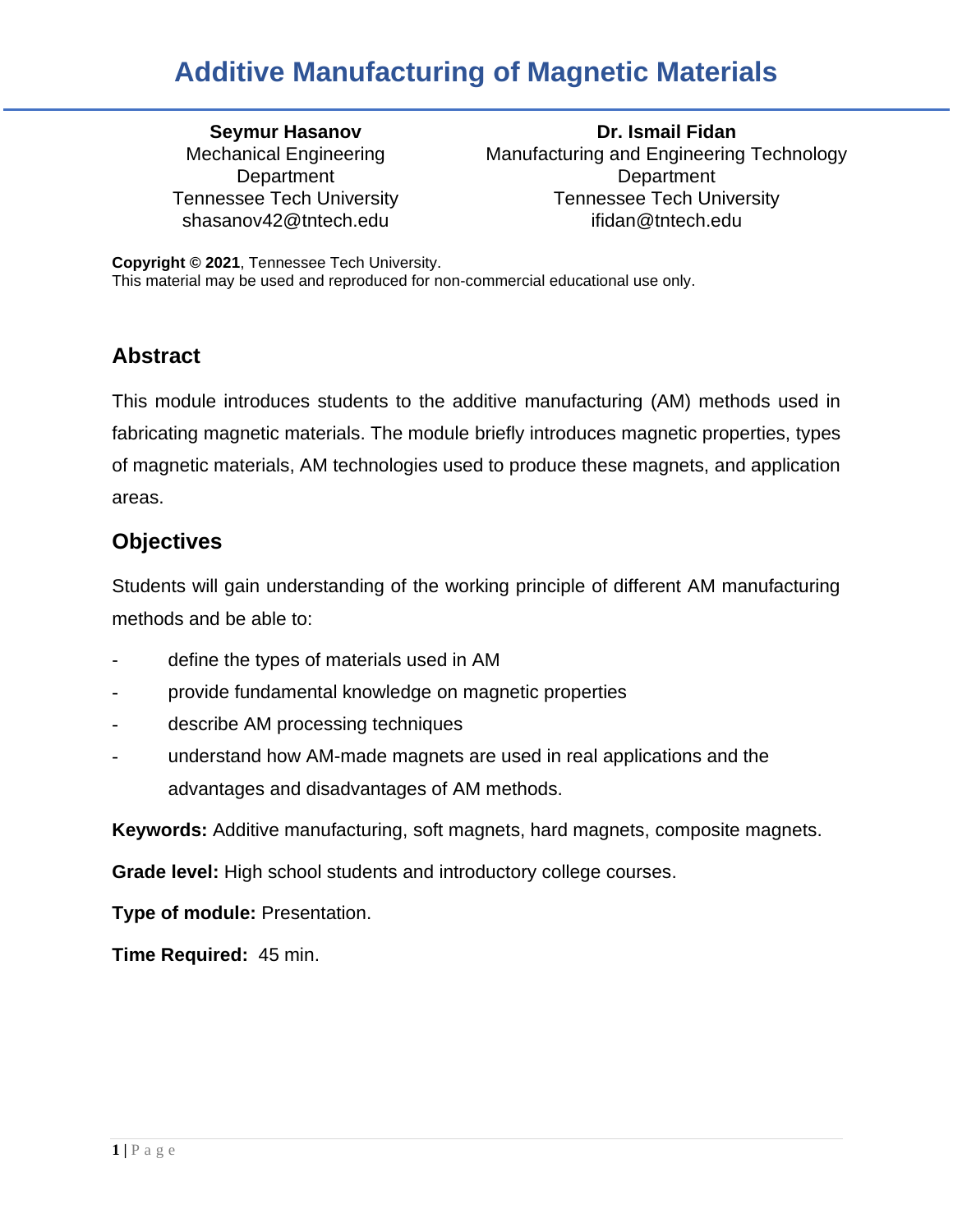### **Introduction (slides 3-8)**

Additive manufacturing (AM) allows arbitrarily shaped parts to be produced with minimum material waste, offering an effective technique for fabricating magnetic components. An advantage of the AM approach is that it enables the fabrication of physical parts directly from the computerized design (CAD) models, with no tooling required for fabricating magnets.

AM plays an important role in reducing the magnet cost and eliminating the associated manufacturing (i.e., cutting, machining, etc.) waste that cannot be readily reused. Unlike conventional techniques, metal and polymer additive techniques make highly efficient use of energy and raw materials because materials are deposited only where they are needed. State-of-the-art AM technology is well-suited to fabricate magnets, which frequently are made of expensive and critical rear-earth (RE) elements.

Magnetic composite materials have gained more attention in recent years. Composite magnetic materials are especially attractive to manufacturers of small motors and actuators for household and automotive use as well as to the audio, video, and computer industries. These magnets fall into two categories such as soft and hard composites.

- o Soft magnetic composites usually iron-based, are obtained by pressing soft magnetic powder with a dielectric binder.
- o Hard magnetic composites usually Nd-Fe-B, are obtained by bonding hard magnetic powder with a dielectric binder (nylon).

It's important to note that the term "soft" refers to materials that are soft in the magnetic sense, not the hardness of the material. Soft magnetic materials easily magnetize and demagnetize where as permanent, or "hard", magnetic material maintains its magnetization. This makes soft magnetic material very useful in situations where you want to switch the magnetic field quickly and easily such as in motors. Hard magnets require too much current to do that. Instructor should refer the details about the magnetic composites in "Magnetic Composites" module in [www.materialseducation.org.](about:blank)

Magnetic composites are an essential technology for energy conversion and are desirable to be obtained from AM processes. These magnets must be pre-charged prior to their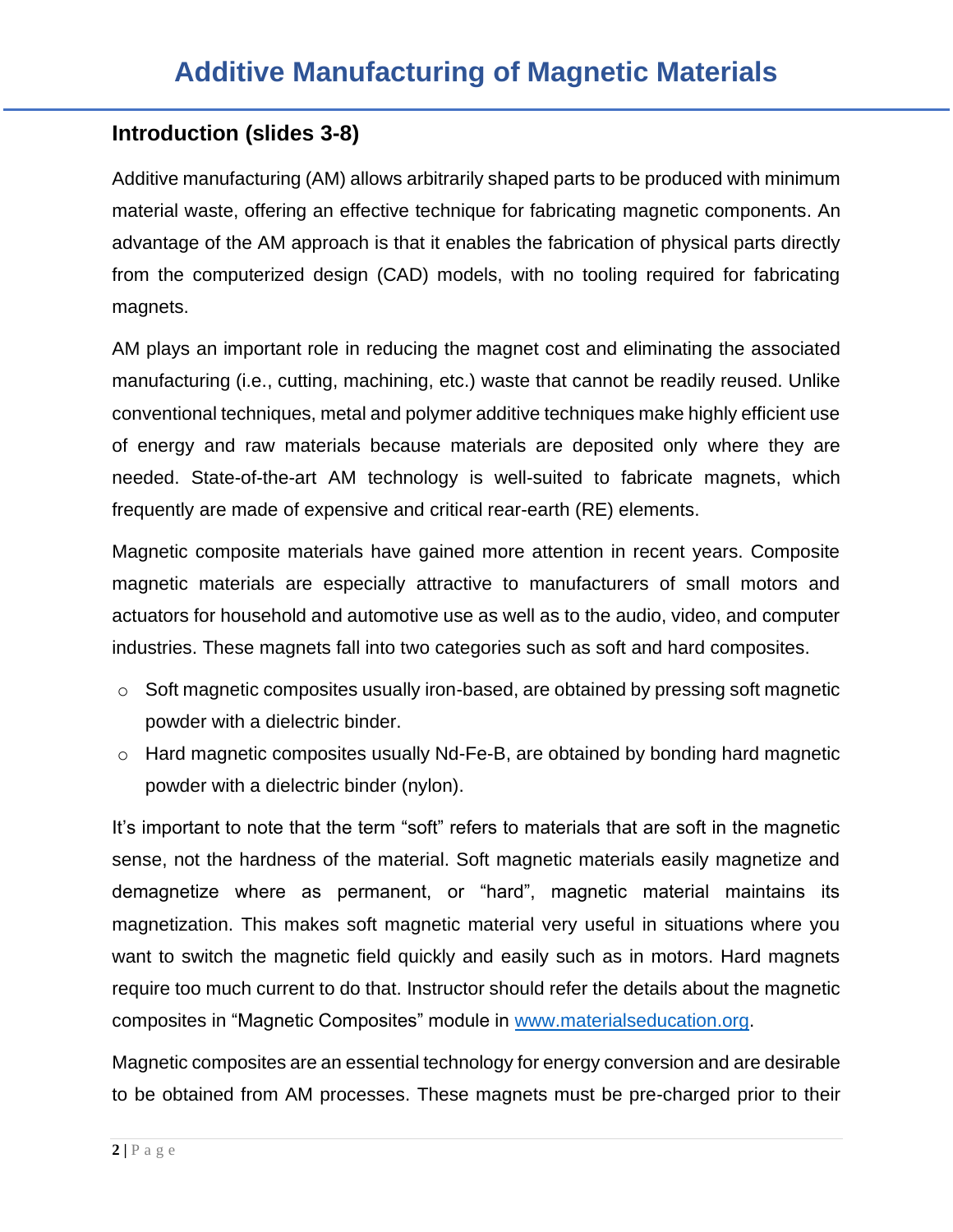use in an application and must maintain this magnetization during an intended operation. Additionally, permanent magnets must generate the required magnetic flux for a given application. Therefore, understanding the magnetic properties of AM-fabricated magnets is essential. Generally, the four main properties of magnets are coercivity, remanence, maximum energy product, and the Curie temperature, which are briefly explained below.

### *Coercivity*

Coercivity is the magnetic field required to reduce the magnetization of a material from a saturation level down to zero. In other words, it is a measure of the ability of a magnet to resist demagnetization.

Magnetic materials are categorized as either hard or soft based on coercivity. Hard magnetic materials, such as permanent magnets, have high coercivity while soft magnetic materials, such as electrical steel, have low coercivity. Coercivity is a structure-sensitive extrinsic magnetic property affected by temperature, crystal anisotropy, stress-state, and microstructural impurities [1]. Figure 1 gives an overview of characteristic magnetic materials fabricated by different manufacturing processes [2].

### *Remanence*

Remanence is the residual magnetization that remains when no magnetic field is applied to a magnetic material that was previously magnetized to saturation. Remanence is directly related to the amount of magnetic flux that can be generated with a permanent magnet. Figure 1 indicates the remanence values of various magnetic materials. Here, it can be seen that soft magnetic Fe-Co alloys have significantly higher remanence than permanent magnetic materials.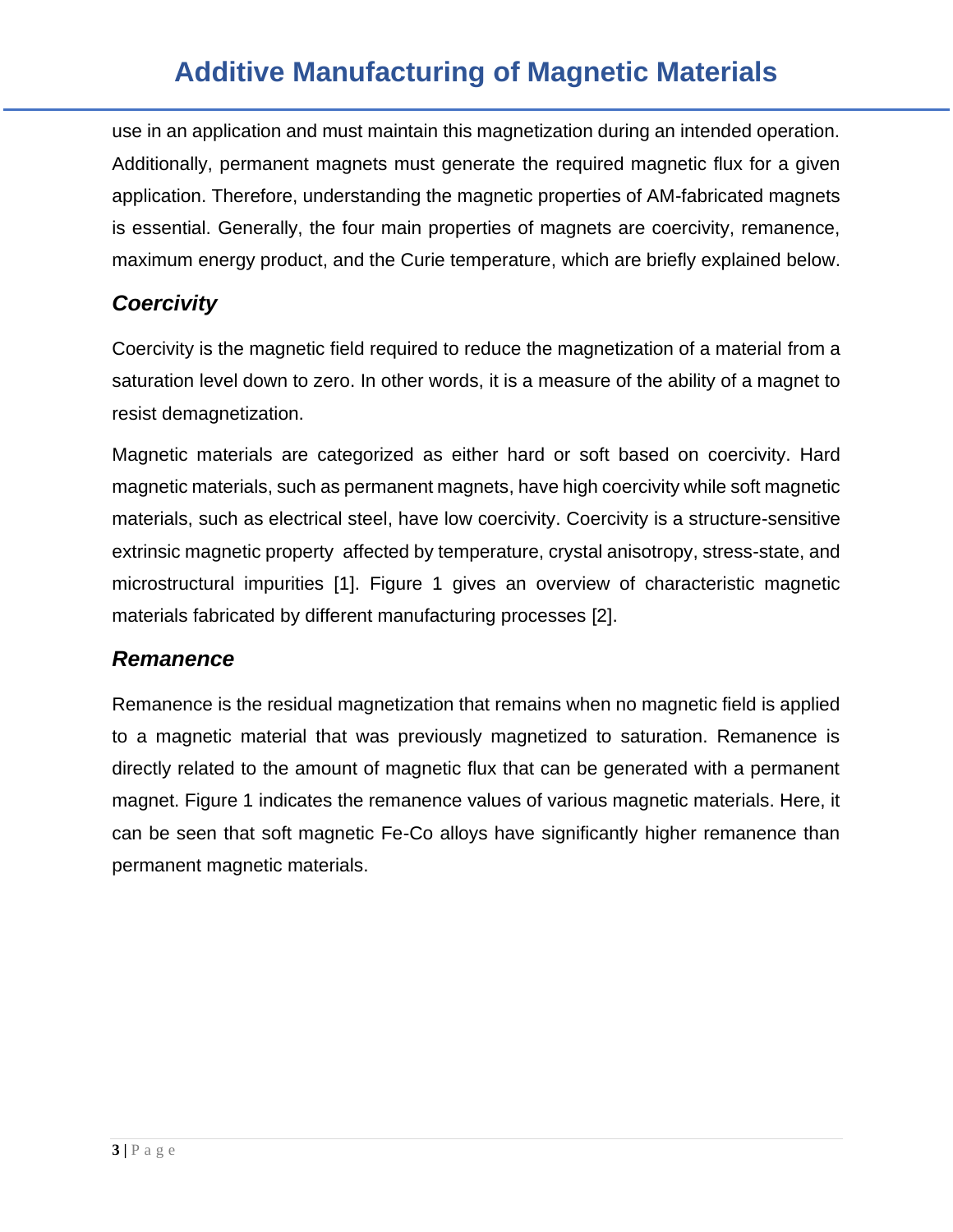

**Fig. 1.** Coercivity, saturation magnetization, and remanence of various magnetic materials [2].

### *Curie Temperature*

The Curie temperature is a structure-insensitive magnetic property. Ferromagnets change their magnetic property to a paramagnetic state above their Curie temperature. A high Curie temperature is desired when using permanent magnets at elevated temperatures.

Permanent magnets perform best at their working temperatures, which are below the Curie temperature. This temperature is called the maximum operating temperature (MOT). For instance, NdFeB magnets have Curie temperatures in the range of 300 to 120°C, and the MOTs are between 80 and 120°C.

Detailed information regarding magnetic composites is found in the "Magnetic Composites" module in [www.materialseducation.org.](about:blank)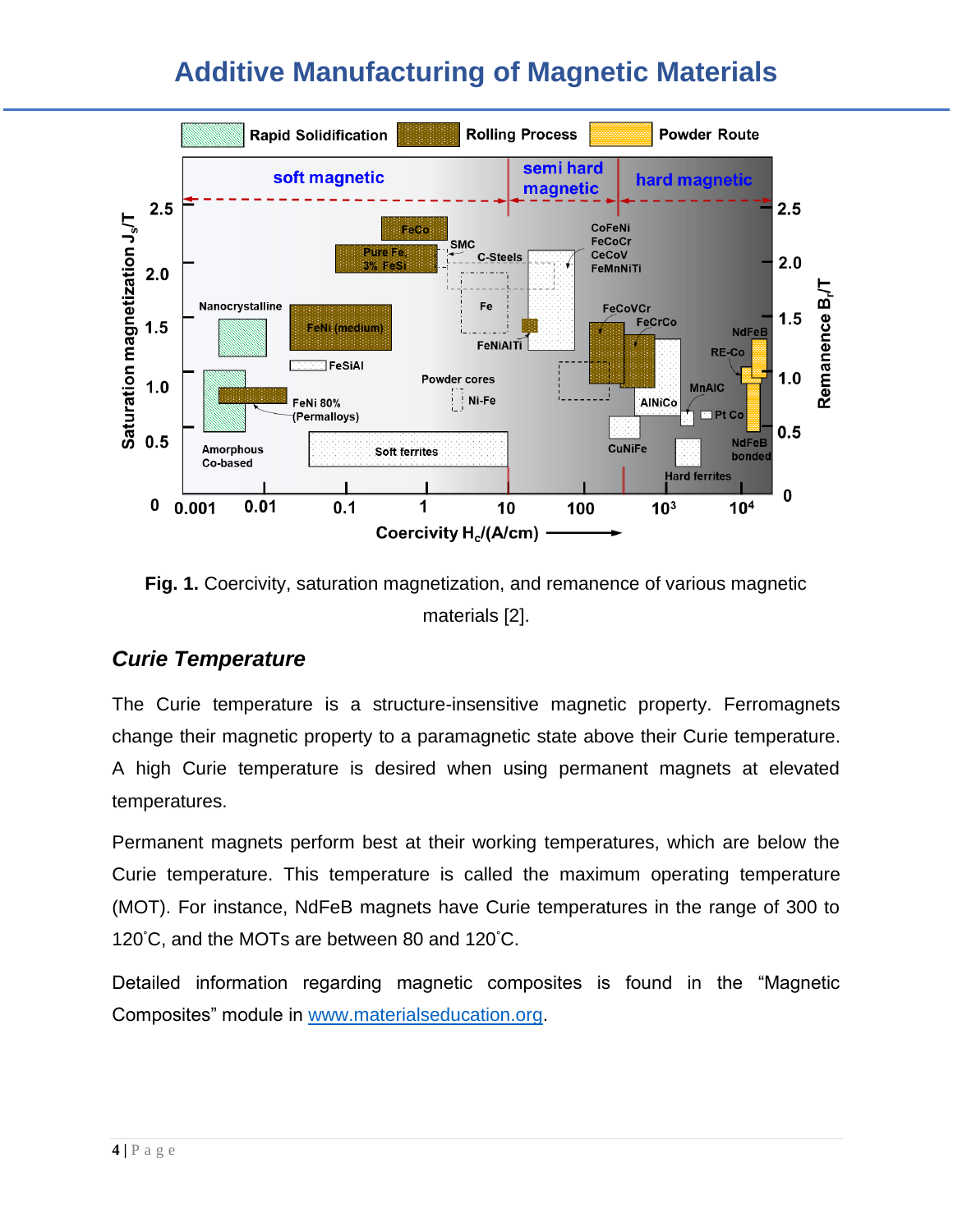#### *Maximum Energy Product*

*The maximum energy product (BHmax)* has gained wide acceptance as a property to qualify the performance of permanent magnets. It is the maximum value of the product *BH* obtained in the second quadrant of the demagnetization plot and represents the maximum energy a permanent magnet can generate outside the magnet, measured in  $MGOe$  (cgs) or  $kJ/m<sup>3</sup>$ .

For any given magnetic material, the relationship between magnetizing force and magnetic flux produced can be plotted and this is known as the B-H curve of the material. The B-H curve is the curve characteristic of the magnetic powders of a material. The curve tells you how the material responds to an external field and is critical piece of information when designing magnetic circuits. Here, H is the magnetizing force (ampere turns/meter or Oersted), and B is the flux density (Tesla or Gauss). Mainly, the current creates a magnetizing force that produces the magnetic flux in the transformer core. Figure 2a shows the B-H curve which indicates as the magnetizing force is increased from zero, the flux increases up to a maximum flux value. Magnetizing force does not significantly affect the increase in flux value as shown in the graph, and it is called a saturation point [3]. Magnetic materials, once magnetized, retain some of their magnetization even when the magnetizing force is reduced to zero. However, when the material exhibiting a response to a decreasing magnetizing force that is not the same to the response to an increasing magnetizing force as it is shown in Figure 2b. The curve in the Figure 2b is called "The Magnetic Hysteresis" loop shows the behavior of a ferromagnetic core graphically as the relationship between B and H is non-linear [4].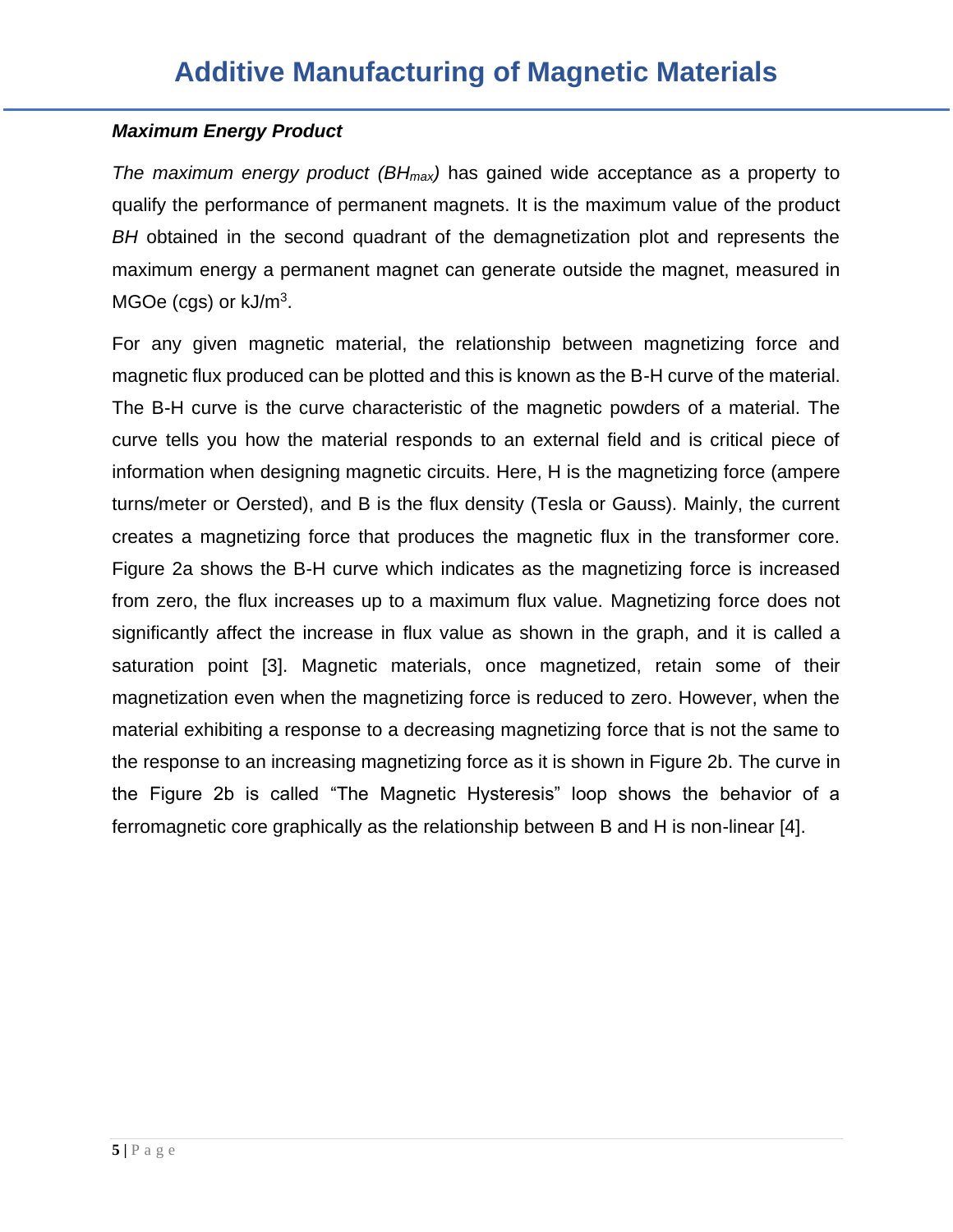

**Fig. 2** Typical B-H curve shows the the increase in magnetic field results to increase in magnetix flux, (a) B-H curve, (b) the difference in B-H curve when the magnetic field is applied and removed in practice [3].

### **Magnetic Materials used in Additive Manufacturing (slide 9)**

Permanent magnets are widely used in areas in which an energy conversion, usually from electrical to mechanical energy, is required, such as in motors and hard disk drives. These magnets consist of a large amount of RE elements such as Neodymium (Nd), Dysprosium (Dy), and Terbium (Tb).

Extrusion printing of NdFeB-bonded magnets has been reported in some recent literature. The magnetic powder loading with a 54 vol.% fraction, and the 3.6  $q/cm<sup>3</sup>$  density of the printed magnet, which is lower than that of injection molded samples, indicates a higher level of porosity in the AM-fabricated samples. With the help of AM methods, bonded magnets are fabricated by mixing the magnet powder with a polymer binder (i.e., nylon, epoxy, PLA, etc.). Compared to sintered magnets, bonded magnets have enhanced freedom in terms of geometry and are more cost-effective. The drawback of this method could be related to the expense of the reduced energy product due to the incorporation of the non-ferromagnetic polymer binder. On the other hand, bonded magnets present better ductility and lower tensile strength. The shape flexibility of bonded magnets enables innovative designs for motor magnets, which can potentially increase the torque output.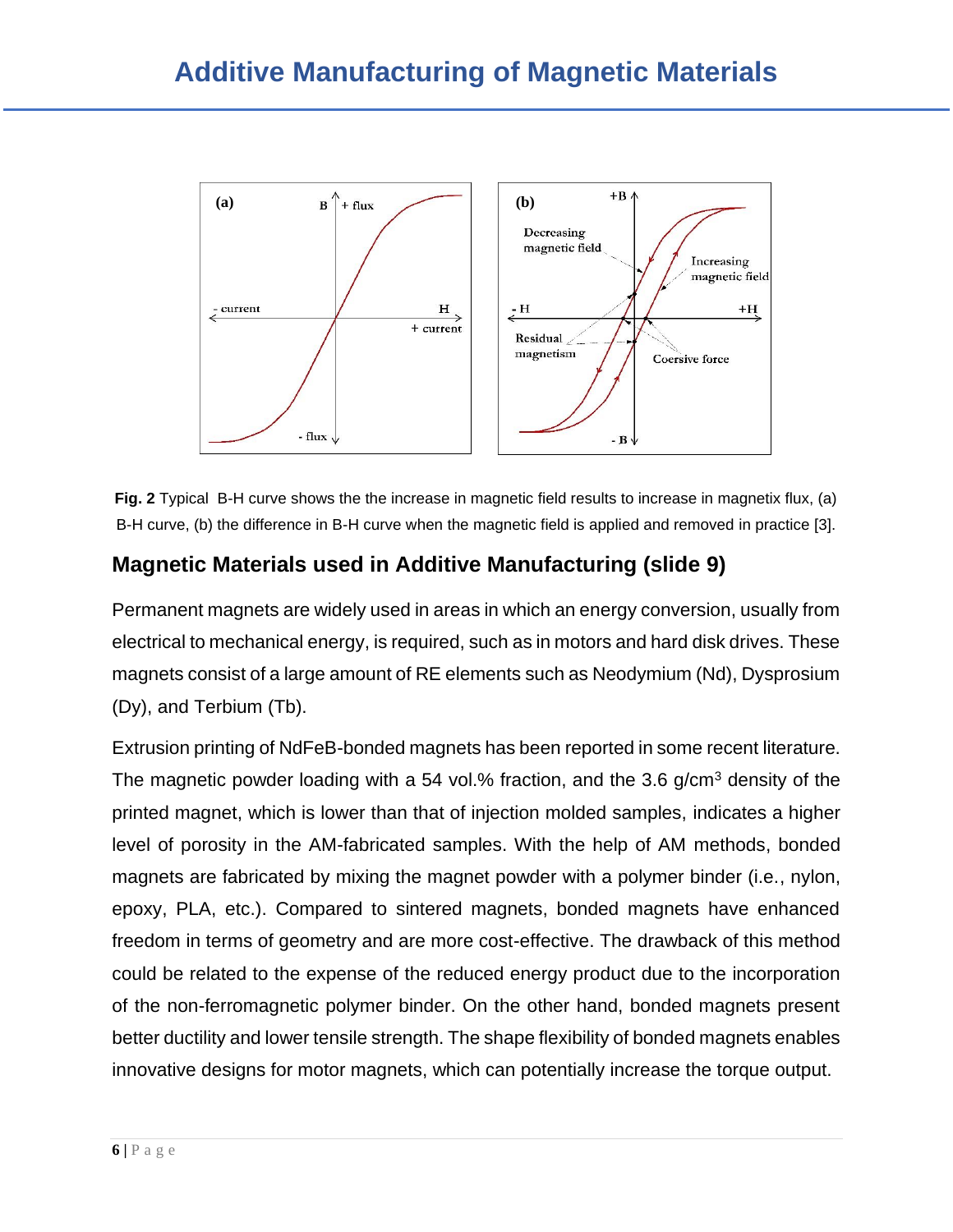The instructor could give the following example to compare the printed magnet and the injection molded one:

In a research study [11], a 3D-printed magnet was compared with the injection molded magnets. The 3D-printed sample cubes (NdFeB magnet inside a PA11 matrix material) were characterized and compared with the injection molded sample. The comparison of the results is given in Table 1. It could be stated that there was a high positive correlation between injection-molded and 3D-printed magnet properties.

| <b>Procedure</b> | $\rho$ (g/cm <sup>3</sup> ) | $B_r(mT)$ | $H_{cj}$ (kA/m) |
|------------------|-----------------------------|-----------|-----------------|
| 3D printed       | 3.57                        | 310       | 740             |
| Injection molded | 4.35                        | 387       |                 |

In Table 1, *B<sup>r</sup>* is the measured remanence, *Hcj* is the intrinsic coercivity, and *ϱ* is the volumetric density of the samples.

Research studies showed that the magnet with the desired shape and magnetic properties could be printed using AM methods.

### **AM Techniques to produce Magnetic Materials (slides 10-15)**

The advanced AM technology is well-suited to produce magnets, which frequently involve expensive and critical rare earth elements. This includes both bonded magnets or polymer-free ones, with rare-earth materials or without them. Some of the AM fabrication methods are listed below for the fabrication of net-shaped magnets.

- Material extrusion in Big Area Additive Manufacturing (BAAM)
- Fused filament fabrication (FFF)
- Binder jetting technology (BJT)
- Stereolithography (SLA)
- Selective laser melting (SLM)
- Selective laser sintering (SLS)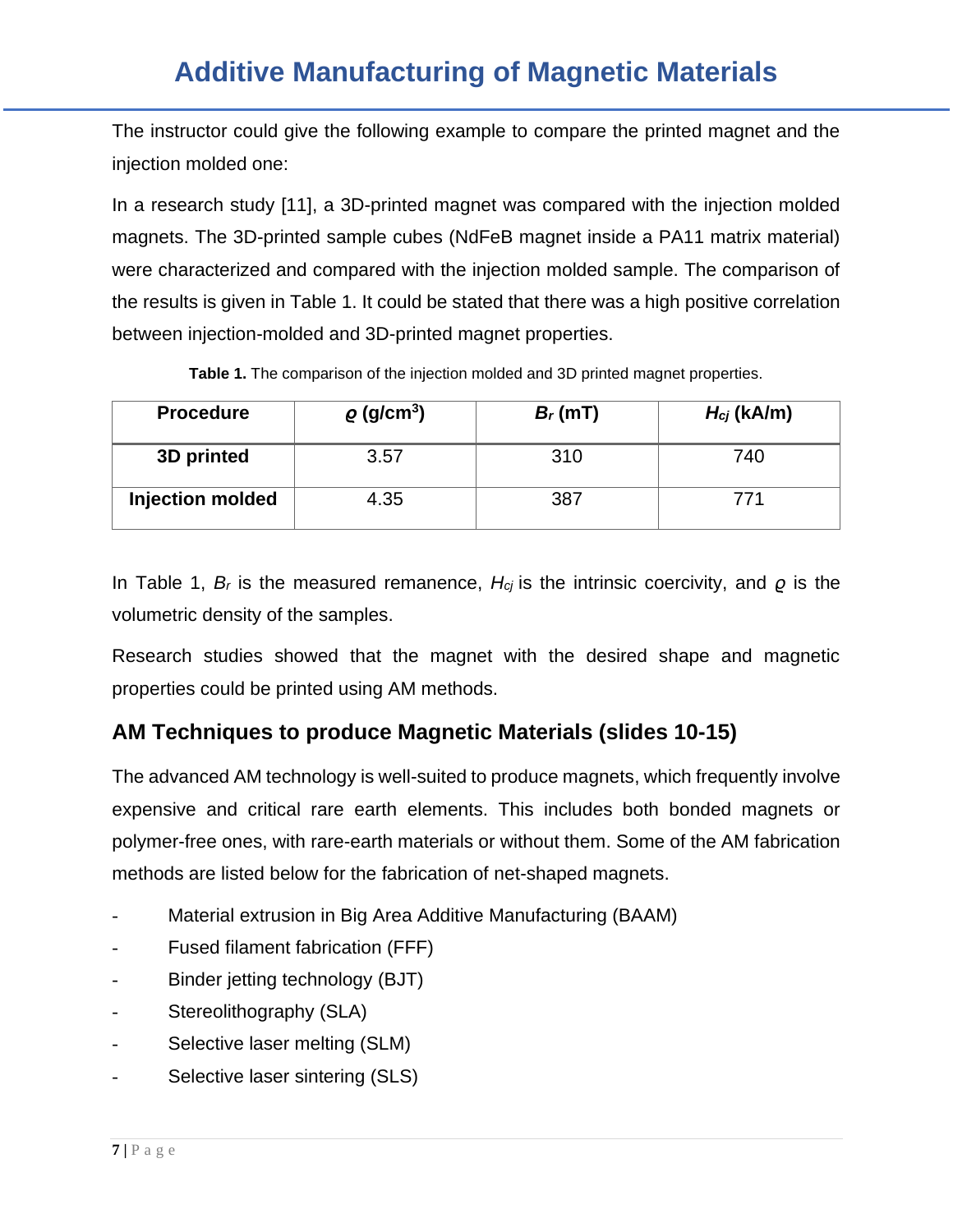#### *Material Extrusion (ME)*

Material extrusion technology deposits molten thermoplastics in a layer-upon-layer fashion via a hot-end nozzle. Extruded materials solidify rapidly after each layer deposition. In this process, the chopped pellets are used directly as a feedstock material. This is the only difference from the FFF method.

Big area additive manufacturing (BAAM) is an ME process developed at Oak Ridge National Lab (ORNL) and Cincinnati Inc. and is used to fabricate large-scale parts. Recently, BAAM was used to produce NdFeB-bonded magnets at ORNL [5]. In this process, Magnequench isotropic MQP B+ powder (65 vol.%) was mixed with Nylon-12 (35 vol.%) and extruded first to yield a composite pellet, which was then used as a feedstock material in BAAM. Table 2 shows the comparison of magnetic properties of a BAAM-made bonded magnet with respect to an injection molded (IM) magnet. It can be seen that BAAM- and AM-made magnets have similar capabilities, with AM showing a slight advantage in terms of reducing material waste, the weight and production cost.

| <b>Method</b>              | <b>Density</b><br>(g/cm <sup>3</sup> ) | $H_{ci}$<br>(kOe) | $H_c$<br>(kOe) | B <sub>r</sub><br>(KG) | <b>BH</b> <sub>max</sub><br>(MGOe) |
|----------------------------|----------------------------------------|-------------------|----------------|------------------------|------------------------------------|
| <b>BAAM</b>                | 4.9                                    | 8.7               | 4.1            | 5.0                    | 5.3                                |
| <b>Injection</b><br>molded | 4.8                                    | 8.0               | 3.6            | 4.8                    | 4.6                                |

**Table 2.** Characteristics of the BAAM magnet vs. injection molded magnet [5].

### *Fused Filament Fabrication*

Fused filament fabrication (FFF) is a well-known, low-cost, and widely used AM method used to fabricate polymer, metal/fiber infused composite materials [6]. In the FFF method, magnetic parts could be manufactured using polymer as a binder and RE materials in a powder form as a magnetic material. FFF is a material extrusion process that utilizes thermoplastic materials in a filament form to build up an object in a layer-by-layer process.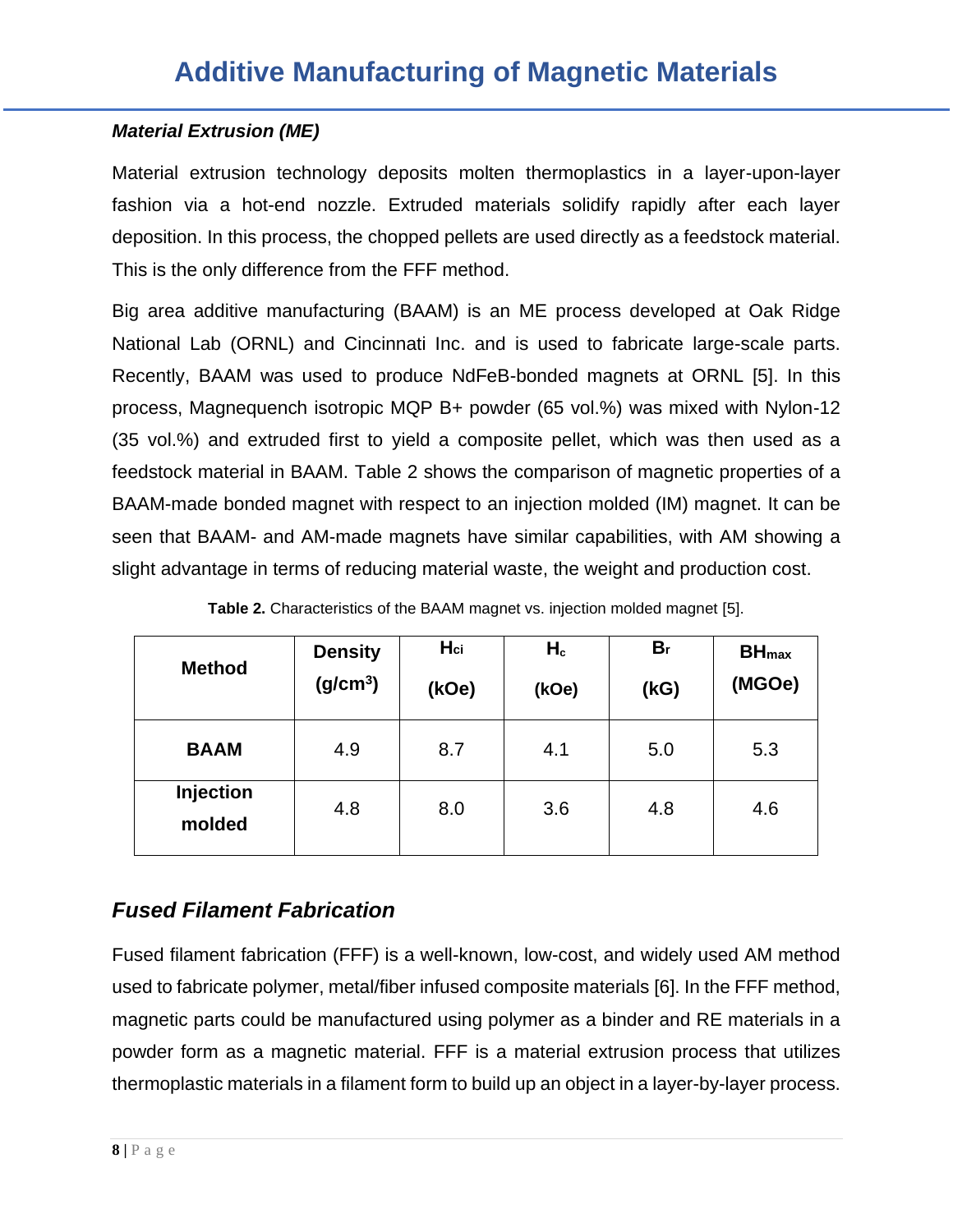FFF offers broader operation temperatures, which makes printed magnets suitable for specific applications. Magnetic Iron PLA is a commercially available composite filament made by the Proto Pasta company that is useful in fabricating soft composite magnetic components. This filament consists of 40 wt. % Fe particles incorporated in a polylactic acid (PLA) polymer matrix. The magnetic properties of soft magnetic compounds are mainly influenced by their filler fraction. Filling fraction of more than 65 vol. % is necessary to produce functional soft magnetic components. On the other hand, rare earth powders are used to infuse polymer matrix to manufacture hard-bonded magnets. A big disadvantage of polymer-bonded permanent magnets is the maximum energy product *(BH)max* that is lower than that of sintered magnets due to their plastic matrix material. For example, NdFeB magnets could be fabricated using the FFF method.

Magnetic properties of NdFeB powder and samples printed using the FFF method are given in Table 3.

| <b>Sample</b> | $Wf(wt.\%)$              | $\rho$ (g/cm <sup>3</sup> ) | $B_r$ (mT) | $H_{cj}$ (kA/m) |
|---------------|--------------------------|-----------------------------|------------|-----------------|
| Powder        | $\overline{\phantom{0}}$ | 7.43                        | 746        | 0.880           |
| <b>FFF</b>    | 89                       | 3.57                        | 344        | 0.918           |

**Table 3.** Magnetic properties of FFF-made magnet and pure magnetic powder.

### *Selective Laser Melting (SLM) and Selective Laser Sintering (SLS)*

One of the frequently used AM techniques is the laser-based, layer-by-layer sintering method that involves the use of a high-power laser to melt the alloy powder. This process is called selective laser melting (SLM) and creates parts layer-by-layer by selectively melting and consolidating a thin layer of the powder with a scanning laser beam. The object is lowered by one-layer thickness after each finished layer. After the finished layer, a new layer powder is spread on the top of the object, and the defined areas are melted selectively by scanning the component's cross-section with a laser beam. The advantage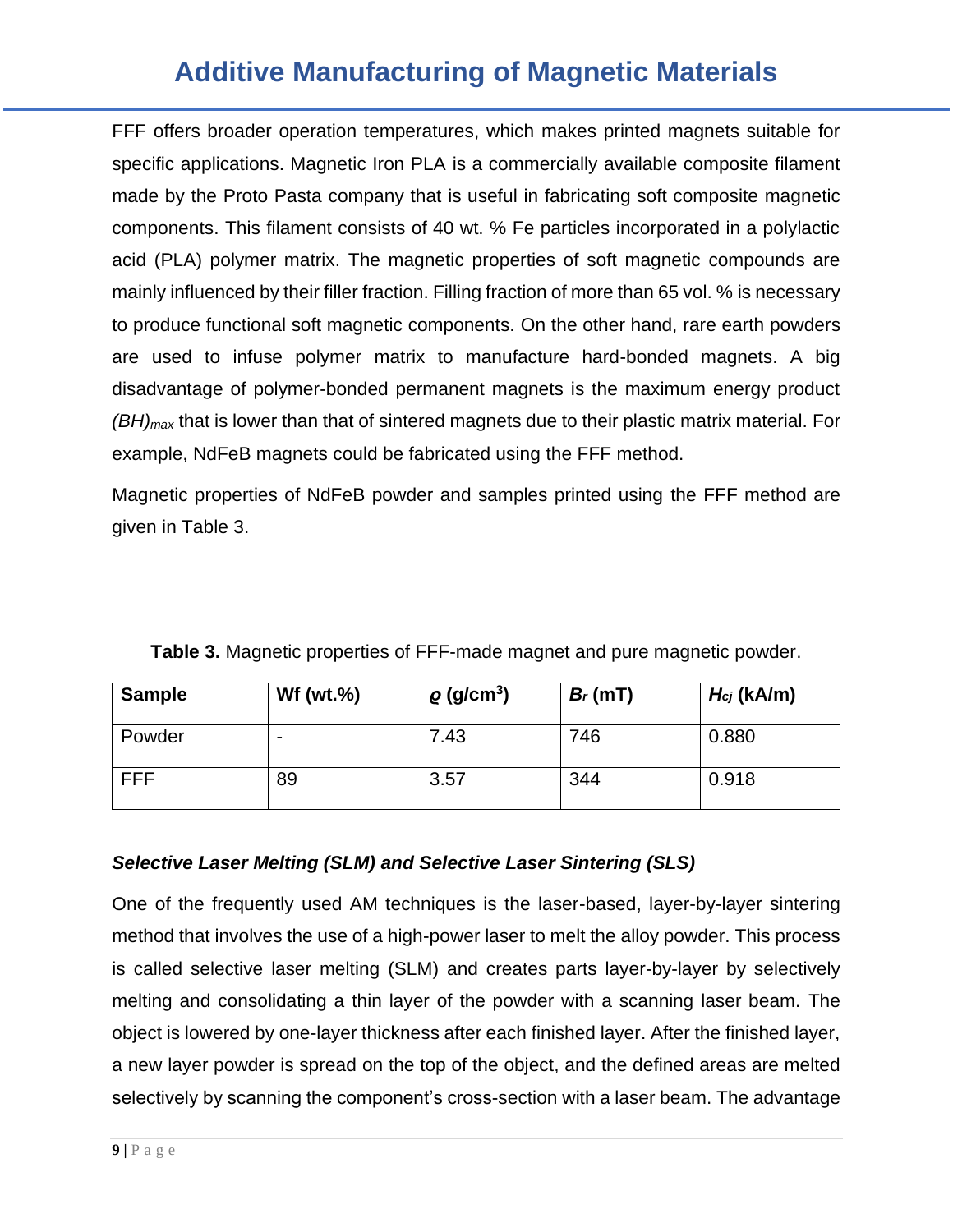of this process is to produce dense soft magnetic objects with an arbitrary shape. The magnetic properties of the printed objects can be modified by the laser process parameters that can be used to manufacture tailored soft magnets for various applications like

- transformers
- electric motors
- and other electromagnetic devices.

The SLM can be used for producing complex-shaped parts due to the flexibility of feedstock and shapes, which cannot be realized by other conventional methods. Typically, FeNi3, or Ni-Fe-V and Ni-Fe-Mo are used as a feedstock material for the SLM process.

The selective laser sintering process is another powder-based AM method that uses localized heat sources to sinter the magnetic granules. SLS does not completely melt each powder layer but sinters the particles to retain their original microstructure. The SLS process partly melts (sinters) the powder, whereas SLM completely melts the powder.

Table 4 shows the comparison of magnetic properties of SLS-made magnets with respect to pure power magnetic properties. The coercivity of the isotropic NdFeB powder depends on the microstructure of the material. The coercivity of the SLS-made magnet is around 25% lower compared to the pure-powder magnetic properties. The lower coercivity could result from the inhomogeneous microstructure of SLS-printed magnets, in particular the grain size distribution [7].

**Table 4.** Properties of the isotropic NdFeB powder and the sample printed with SLS method [8].

| <b>Sample</b> | Wf (wt. $%$ )            | $\rho$ (g/cm <sup>3</sup> ) | $B_r(mT)$ | $H_{cj}$ (kA/m) |
|---------------|--------------------------|-----------------------------|-----------|-----------------|
| Powder        | $\overline{\phantom{0}}$ | 7.43                        | 746       | 0.880           |
| <b>SLS</b>    | 100                      | 4.47                        | 436       | 0.653           |

#### *Stereolithography (SLA)*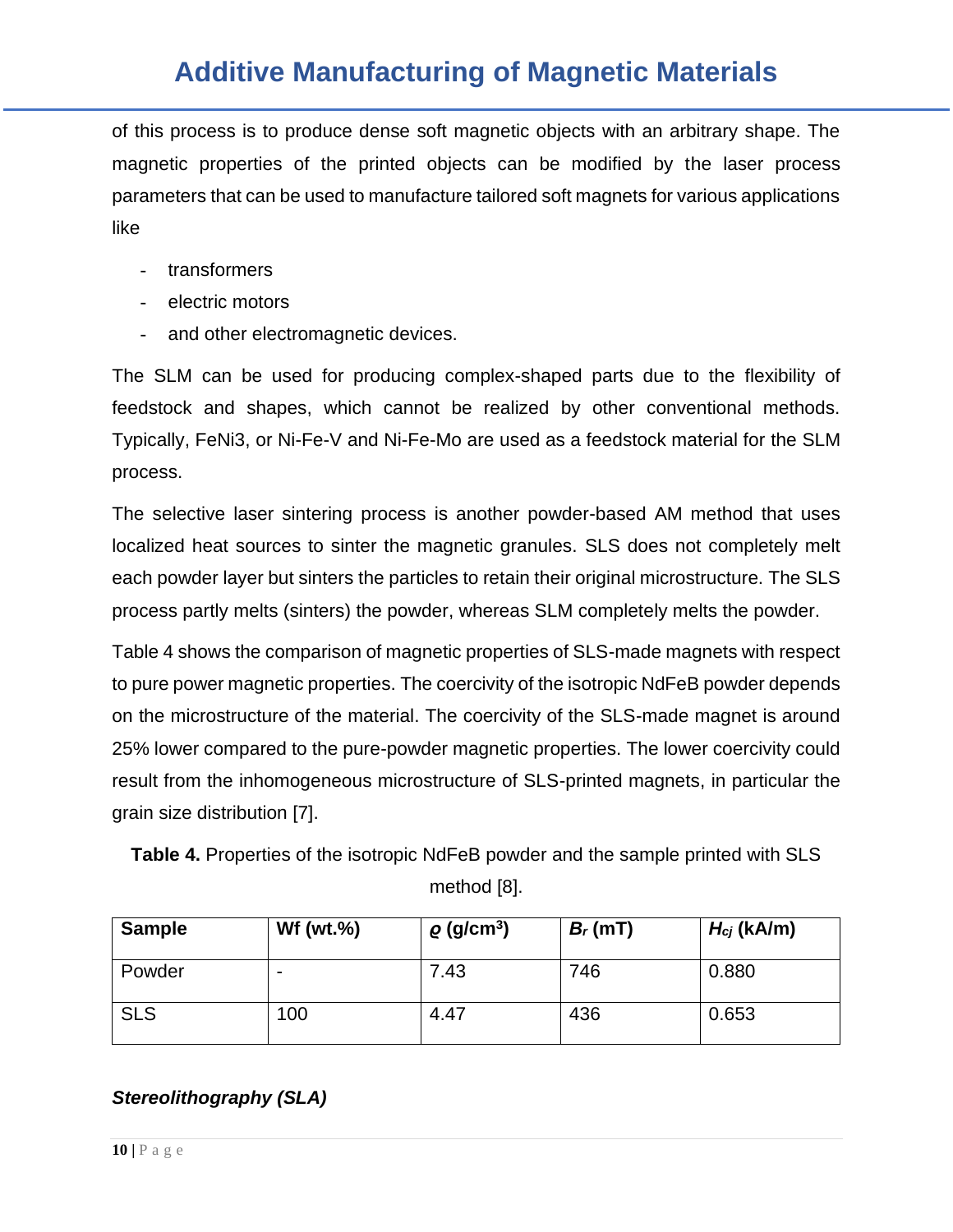Stereolithography (SLA) is the oldest commercially available AM method. Basically, the SLA method uses an ultraviolet (UV) light source to cure the photosensitive resin polymer selectively for each cross section and cure the entire model of every layer. In most AM methods, the part is lowered down by one-layer thickness after each cured layer. The SLA method could be used to fabricate soft and hard magnetic materials.

Table 5 shows the comparison of SLA-made NdFeB magnets with respect to the pure magnetic properties. It could be seen that SLA-made magnets have high coercivity because the microstructure is unchanged during the manufacturing process. Coercivity depends on that.

**Table 5.** Properties of the isotropic NdFeB powder and the sample printed with SLA method [8].

| <b>Sample</b> | $Wf(wt.\%)$ | $\rho$ (g/cm <sup>3</sup> ) | $B_r(mT)$ | $H_{cj}$ (kA/m) |
|---------------|-------------|-----------------------------|-----------|-----------------|
| <b>Powder</b> |             | 7.43                        | 746       | 0.880           |
| <b>SLA</b>    | 92          | 4.83                        | 388       | 0.923           |

### *Binder Jetting Technology*

BJT involves a liquid binder, which is selectively deposited into a powder bed to bind materials to form complex shaped parts. It is well-suited to manufacturing magnets as it does not use heat during the build process. After the fabrication, the magnet is then placed in an oven at 100-150°C to cure the thermoset binder. The process description of this method is given in Figure 3.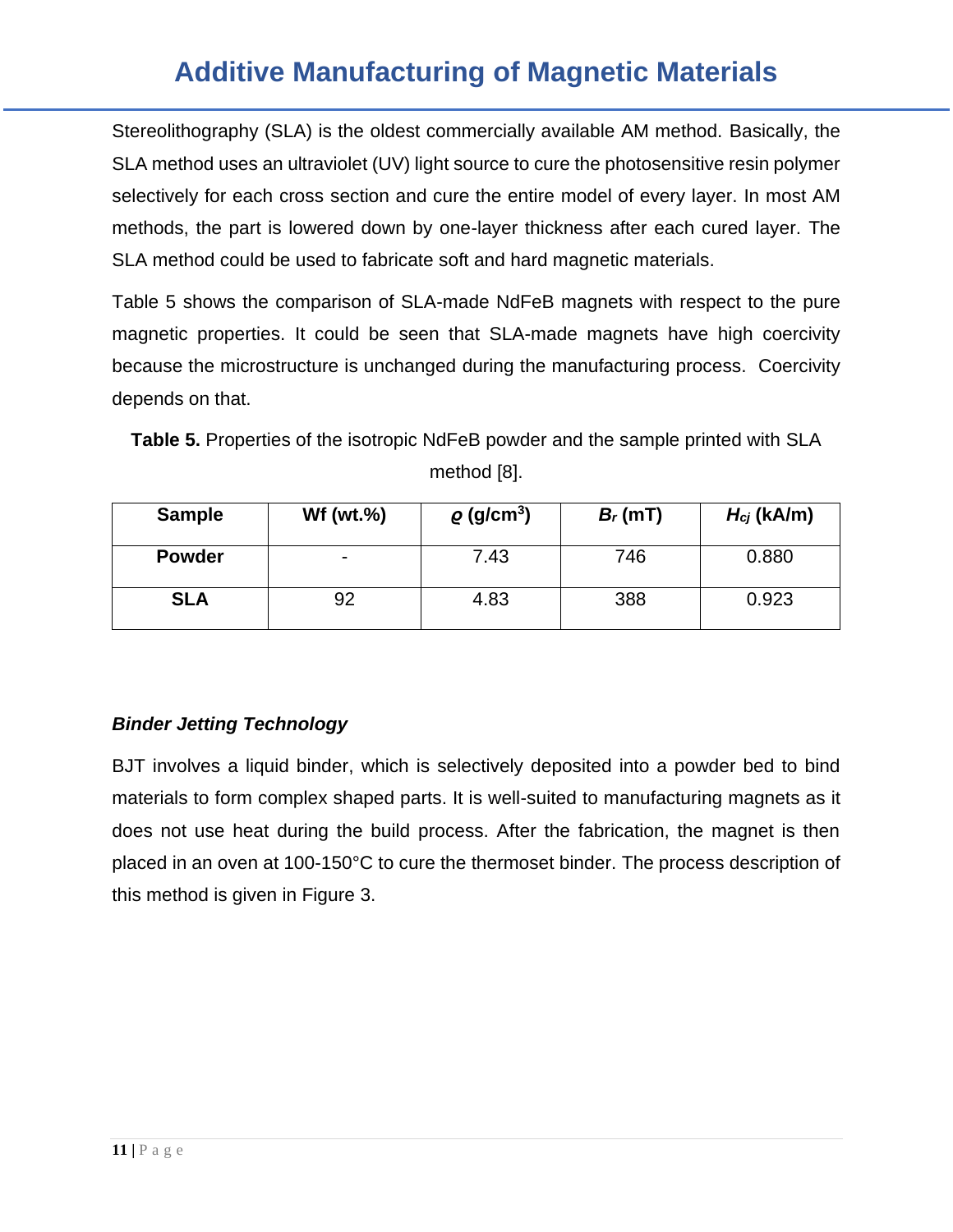

**Fig. 3.** Binder jetting process description.

Density of the magnetic phase is important to ensure magnet functionality as it determines the generation of magnetic flux in a given space. The density of printed magnets using BJT is around 3.3 g/cm<sup>3</sup>, which is a nearly 43% density compared to the theoretical magnet crystal density. The low density is related to the low volume fraction of the magnet powder as well as the inter- and intra-particle porosity.

Bonded magnets with a higher energy product *BHmax* are desired for electronic applications. This can be achieved through magnetically aligning the powder material during the manufacturing process to increase the remanence *Br* as well as the density of the final part [9]. Table 6 shows the characteristics of binder jetted NdFeB bonded magnets with and without alignments. The magnetic field generated by the sintered magnet for the alignment is approximately 1 Tesla. It can be seen that the alignment enhanced the density and remanence *Br*, resulting in a *BHmax* enhancement for 2.4 to 3.8 MGOe [10].

| <b>Sample</b> | ρ                    | $B_r$ | $H_{ci}$ | <b>BH</b> <sub>max</sub> (MGOe) |
|---------------|----------------------|-------|----------|---------------------------------|
|               | (g/cm <sup>3</sup> ) | (KG)  | (kOe)    |                                 |

**Table 6.** Magnetic properties of NdFeB magnets fabricated by BJT process.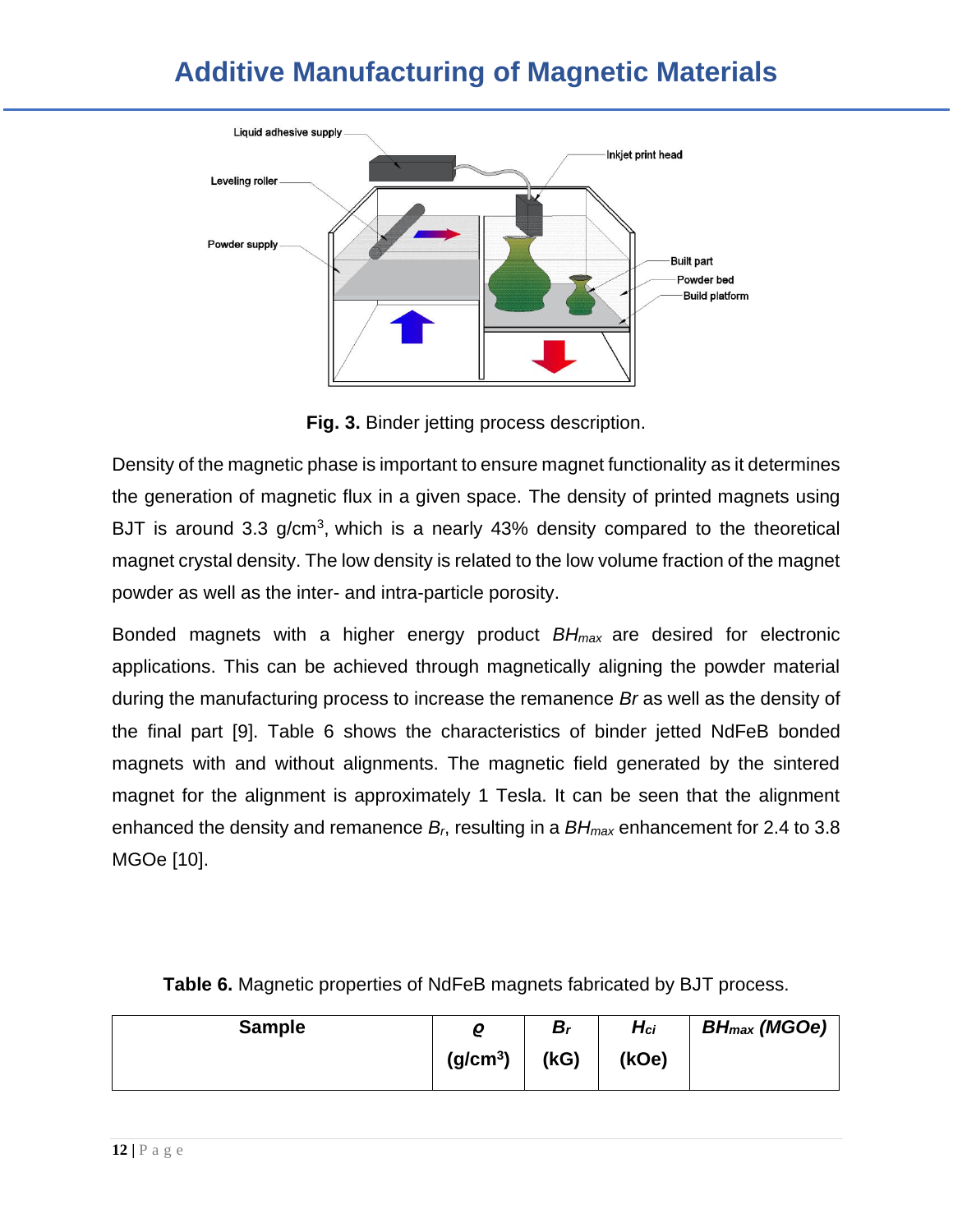| <b>Additive Manufacturing Of Magnetic Materials</b> |       |      |  |
|-----------------------------------------------------|-------|------|--|
|                                                     |       |      |  |
| <b>Without alignment</b>                            | -3.54 | 14 2 |  |

| <b>Without alignment</b>     | 3.54 | 3.3 | 14.2 | 2.4 |
|------------------------------|------|-----|------|-----|
| <b>Aligned during curing</b> | 3.86 | 4.2 | 14.2 | 3.8 |

### *Applications (slides 16-19)*

Application of advanced manufacturing methods such as AM magnets can be fabricated into unique configurations that can concentrate flux in ways not possible with conventionally processed magnets. When coupled with advanced motor or transformer design, overall performance of the motor or transformer can be improved with reduced magnet sizes and with significantly less manufacturing scrap losses. AM has proved to be a promising method for the production of net-shaped permanent magnets as it improves magnetic properties, reduces processing costs and significantly reduces the expensive rare-earth element waste.

Some of the applications of AM methods in the fabrication of magnetic components are provided in this module. The detailed information regarding the case study could be found in [12], in which the 3D-printed magnetic torus-like parts were used to make a transformer. Transformers play an important role in transmission, distribution, and utilization of AC electrical energy. They execute the important task of increasing or decreasing alternating voltages in electric power applications. This example showed the construction and performance of magnetic transformers printed with a thermoplastic polymer material using the FFF method. The core geometry was printed in a toroidal-like geometry. Then, the performance of printed and standard (commercial core) cores was compared. The effect of the process parameters such as infill density and infill pattern were also investigated in [12].

The iron powder-infused thermoplastic filament (Proto-Pasta's Composite PLA) was used in the experiment. The combination of iron and polylactic acid (PLA) filament makes it possible to fabricate magnetic parts with different process parameters.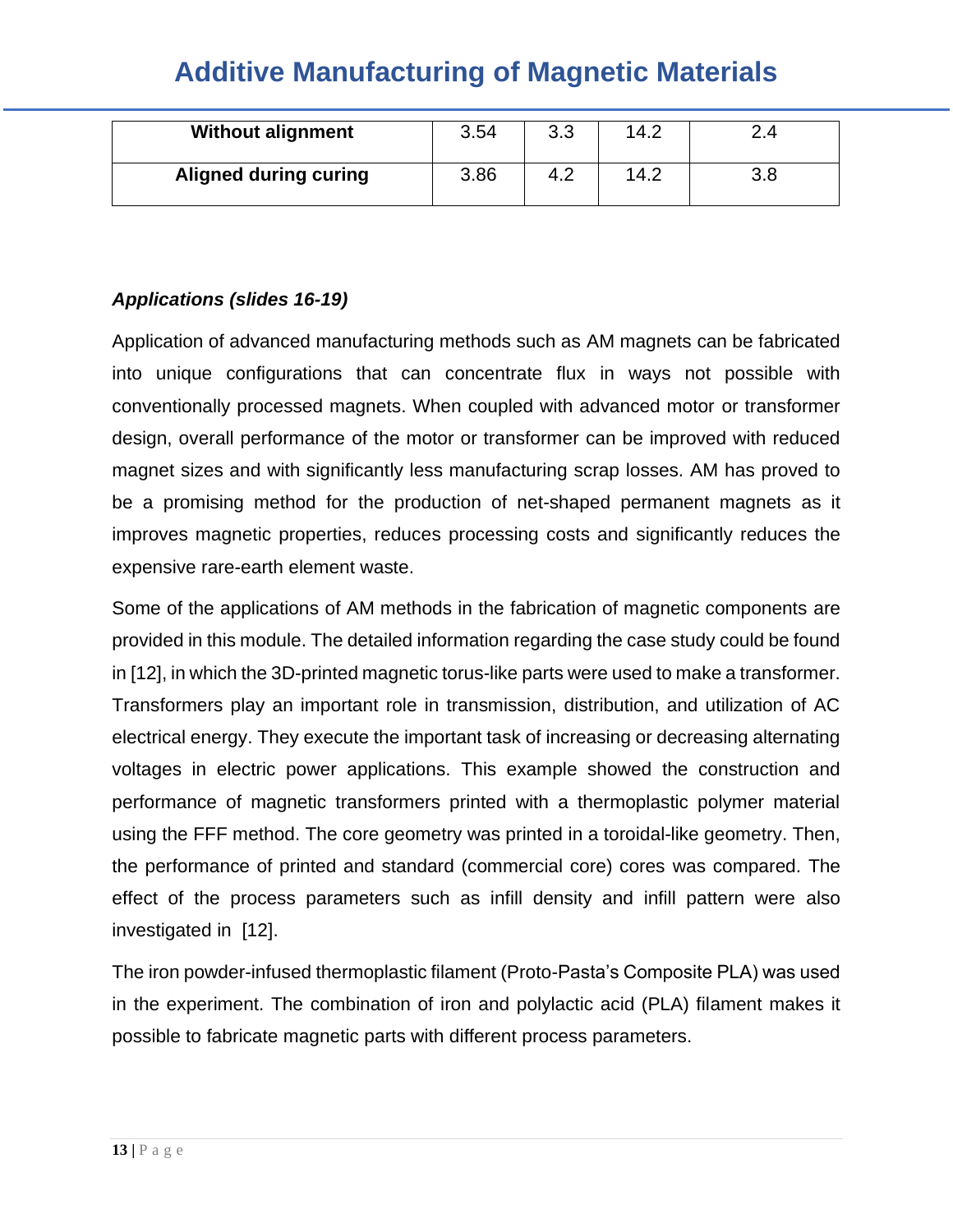First, the transformer core was produced with a size and geometry identical to the commercial standard Ni-Zn ferrite transformer core. Then, toroidal transformer cores with different infill patterns (rectangular and honeycomb) and infill densities (20-100%) were fabricated using a gMax 3D printer. The figure 4 below shows the rectilinear and honeycomb pattern with 20% and 100% infill densities.



**Fig. 4.** Horizontal cryosections of transformer cores with different infill patterns and percent fill. (a) Rectilinear pattern with 20% infill density, (b) rectilinear pattern with 100% infill density, (c) honeycomb pattern with 20% infill density, (d) honeycomb pattern with 100% infill density.

In order to test the core performance of the transformer, the primary and secondary windings were wrapped around the core using magnet wire and attached to the custom integrated magnetic circuit. The whole procedure could be found in [12].

The results demonstrated that the standard transformer core generated a clear hysteresis loop with magnetic saturation and a coercive current of less than 1 A and showed high saturation. However, a power amplifier is unable to saturate the fabricated cores due to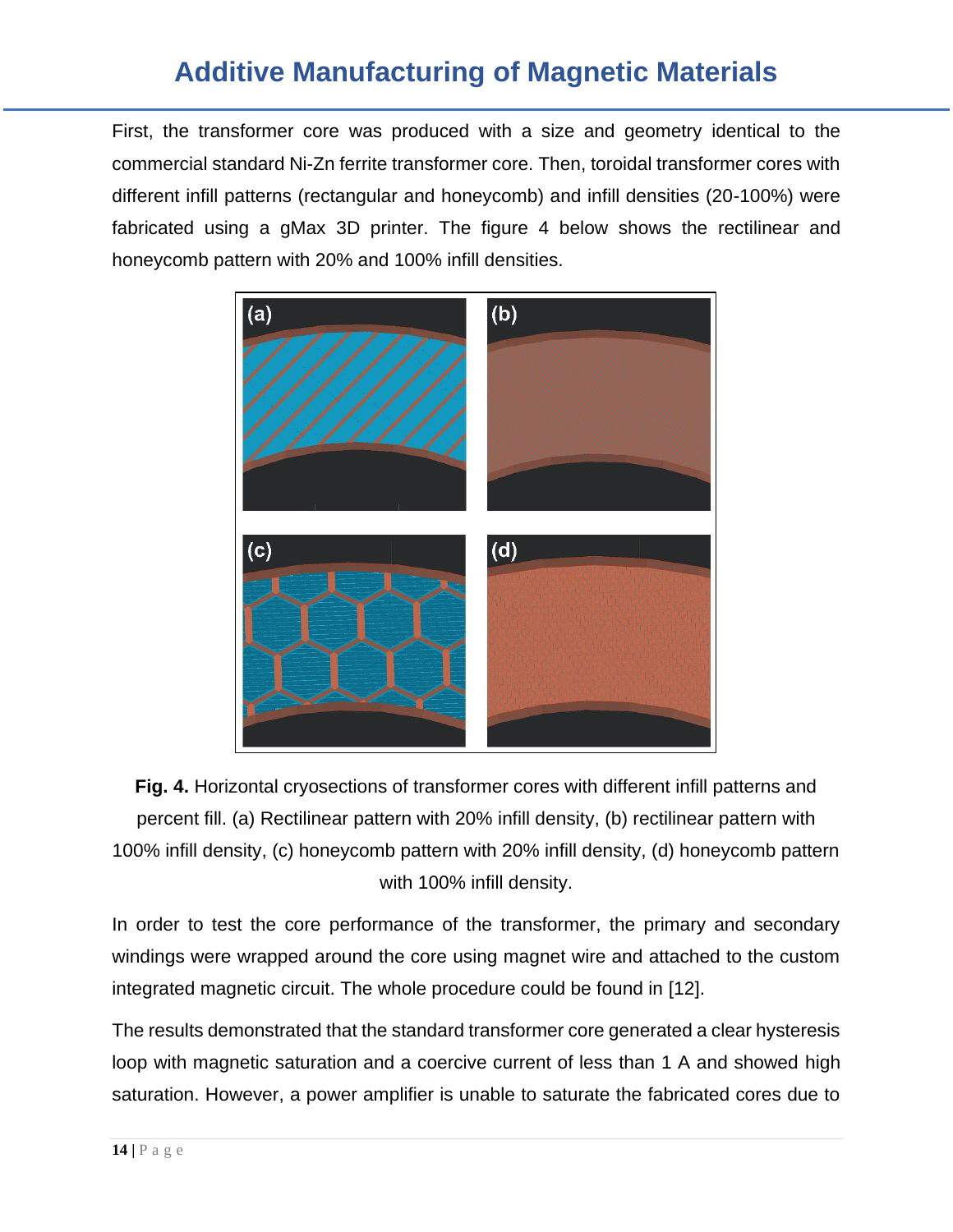insufficient amplification of the current produced from the generator. On the other hand, infill density did not influence the transformer's response. Full infill density (100%) results in a larger magnetic moment contained within the transformer core. Moreover, infill pattern did not affect the response of the transformer core. The instructor is advised to refer [12] if detailed information is needed.

#### *Conclusion (slide 20)*

AM offers new opportunities in the field of magnetic field design and manipulations as it can be used to manufacture objects with the highest individual design flexibility at minimum costs. The full potential of AM comes into play in producing complex and customized parts that would otherwise be complicated to fabricate with conventional subtractive manufacturing methods.

In this education module, various types of AM methods were described. The difference in magnetic properties with respect to the injection-molded or pure-powder form magnets was shown. The areas in which the AM-made magnets can be applied were described, and an example case study was introduced.

Overall, AM of magnetic materials with different methods and materials is an active field of research. AM-made magnets with different processing methods showed that the acceptable magnetic properties depend on the application areas. This promises a huge potential for the manufacturing of complex magnetic designs with superior quality.

#### **Student Evaluation Questions**

- 1. What are the important properties of magnetic materials? Explain them briefly.
- 2. Explain the role of B, and H in the hysteresis loop?
- 3. What is an advantage and disadvantage of producing magnets through AM?
- 4. Describe the BJT process. What are the advantages and disadvantages of fabricating magnetic parts using this process? Compare the magnetic properties of AM magnets produced using the BJT process with other AM processes?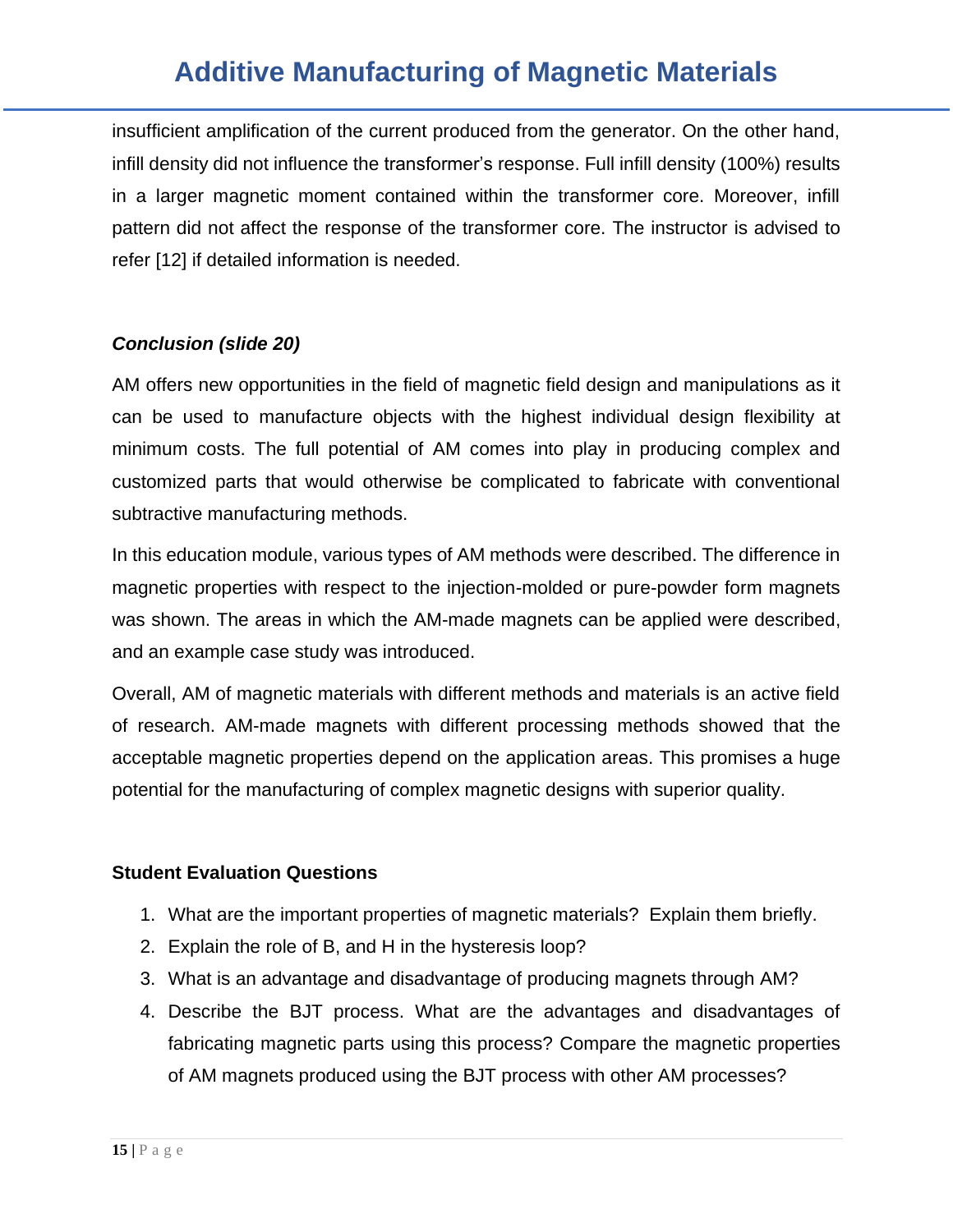5. Which AM method could be the most cost-effective process for fabricating near net-shaped magnets?

#### **Acknowledgement**

The financial and technical support provided by the Tennessee Tech NSF Award 1601587 and by Dr. Thomas Stoebe, University of Washington, is greatly appreciated. This module is a product of the National Resource Center for Materials Technology Education (MatEdU), NSF DUE Grant 2000347.

#### **References**

- [1] Coey JMD. Perspective and Prospects for Rare Earth Permanent Magnets. Engineering 2020;6:119–31. https://doi.org/10.1016/j.eng.2018.11.034.
- [2] Weickhmann M. NdFeB Magnets Properties and Applications 2009:1–10.
- [3] 1.2 B-H Curves n.d. https://www.voltech.com/Articles/086-627/001/1\_2\_B-H\_Curves (accessed November 1, 2020).
- [4] Magnetic Hysteresis Loop including the B-H Curve n.d. https://www.electronicstutorials.ws/electromagnetism/magnetic-hysteresis.html (accessed November 1, 2020).
- [5] Li L, Tirado A, Nlebedim IC, Rios O, Post B, Kunc V, et al. Big Area Additive Manufacturing of High Performance Bonded NdFeB Magnets. Sci Rep 2016;6:1– 7. https://doi.org/10.1038/srep36212.
- [6] Fidan I, Imeri A, Gupta A, Hasanov S, Nasirov A, Elliott A, et al. The trends and challenges of fiber reinforced additive manufacturing. Int J Adv Manuf Technol 2019;102. https://doi.org/10.1007/s00170-018-03269-7.
- [7] Huber C, Sepehri-Amin H, Goertler M, Groenefeld M, Teliban I, Hono K, et al. Coercivity enhancement of selective laser sintered NdFeB magnets by grain boundary infiltration. Acta Mater 2019;172:66–71. https://doi.org/10.1016/j.actamat.2019.04.037.
- [8] Huber C, Mitteramskogler G, Goertler M, Teliban I, Groenefeld M, Suess D.